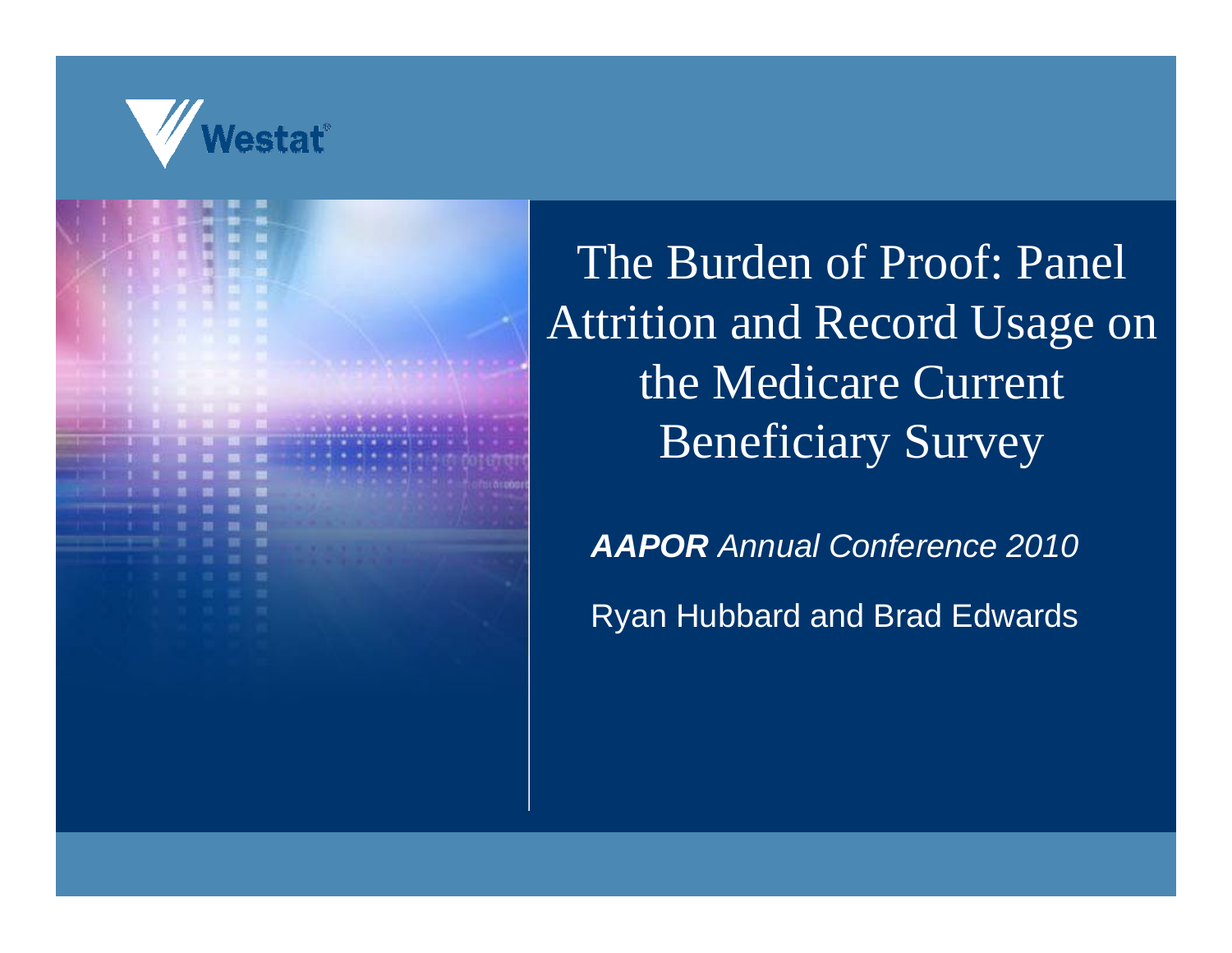## *Outline*

- MCBS & Record Usage
- Research Questions
- Analysis
- Findings
- Conclusions
- Next steps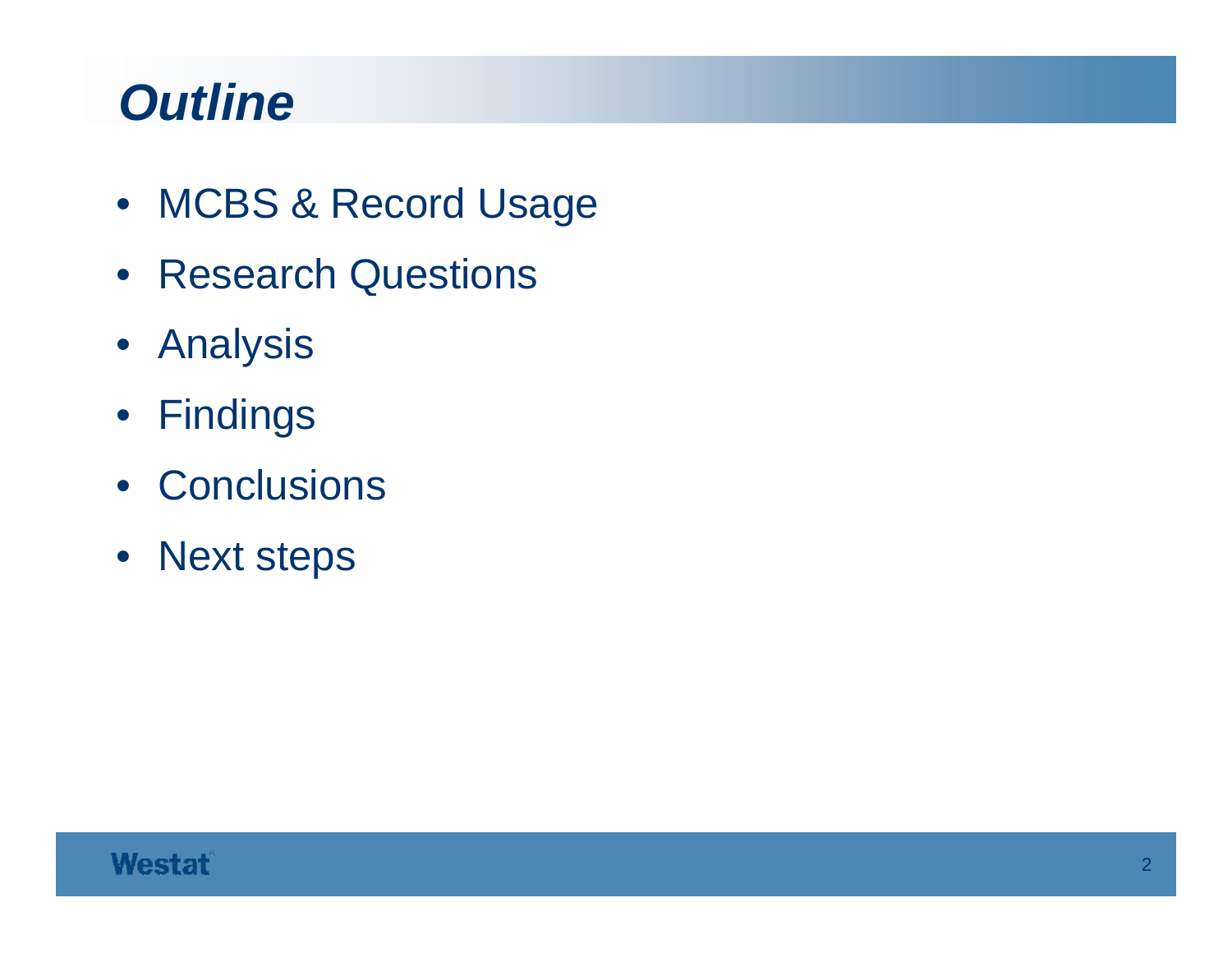#### **Record Usage and Perceived Respondent Burden**

- Record use may increase or reduce perceived respondent burden.
- Any extra tasks which require respondent effort may be perceived as having a higher total level of burden regardless of the effect on total interview length.
- Record keeping may be passive or active.
- Record usage may disproportionately affect certain subsam ples.
- Respondents experiencing higher levels of perceived burden will be more likely to drop out of the study.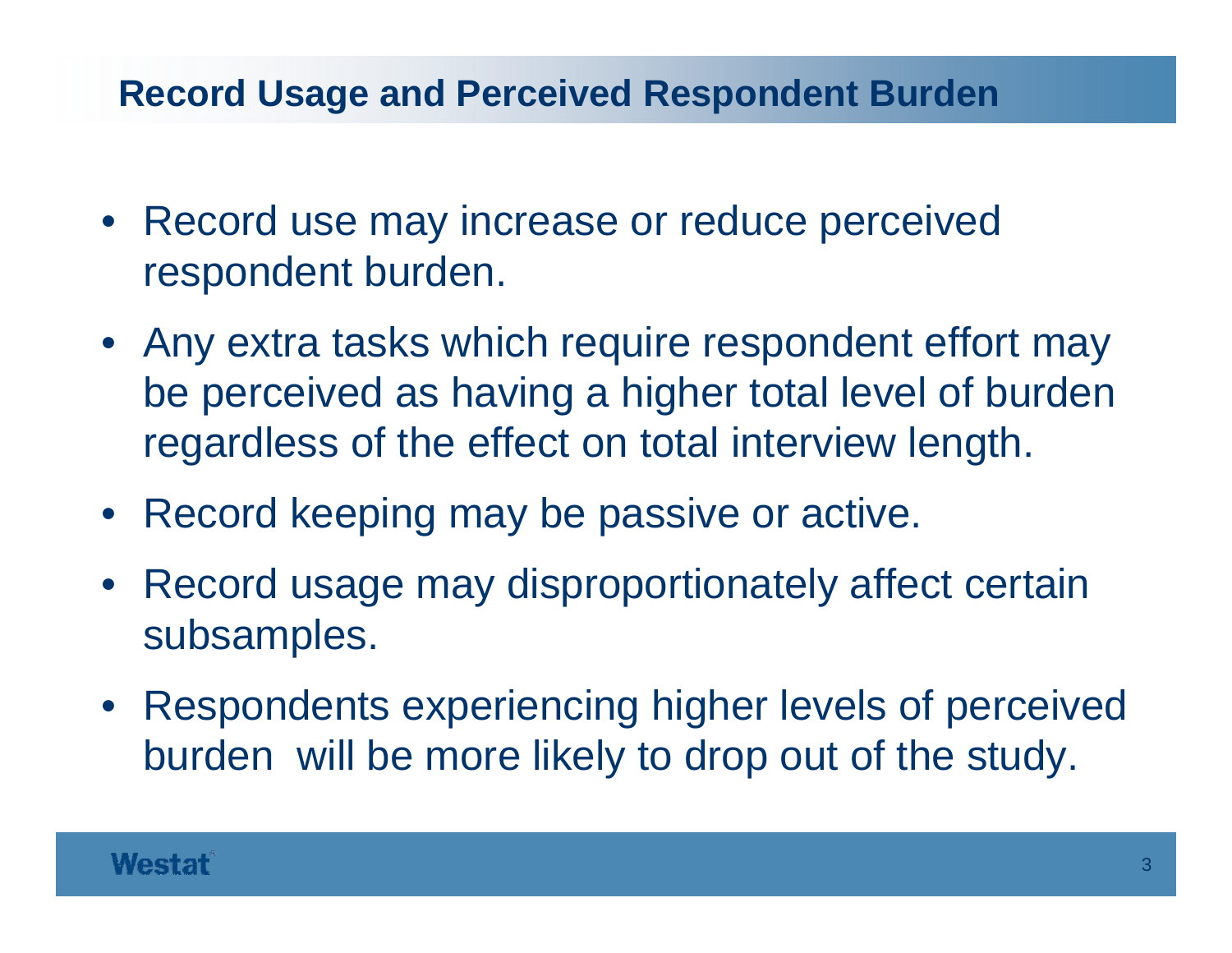

Background

**Westat**<sup>®</sup>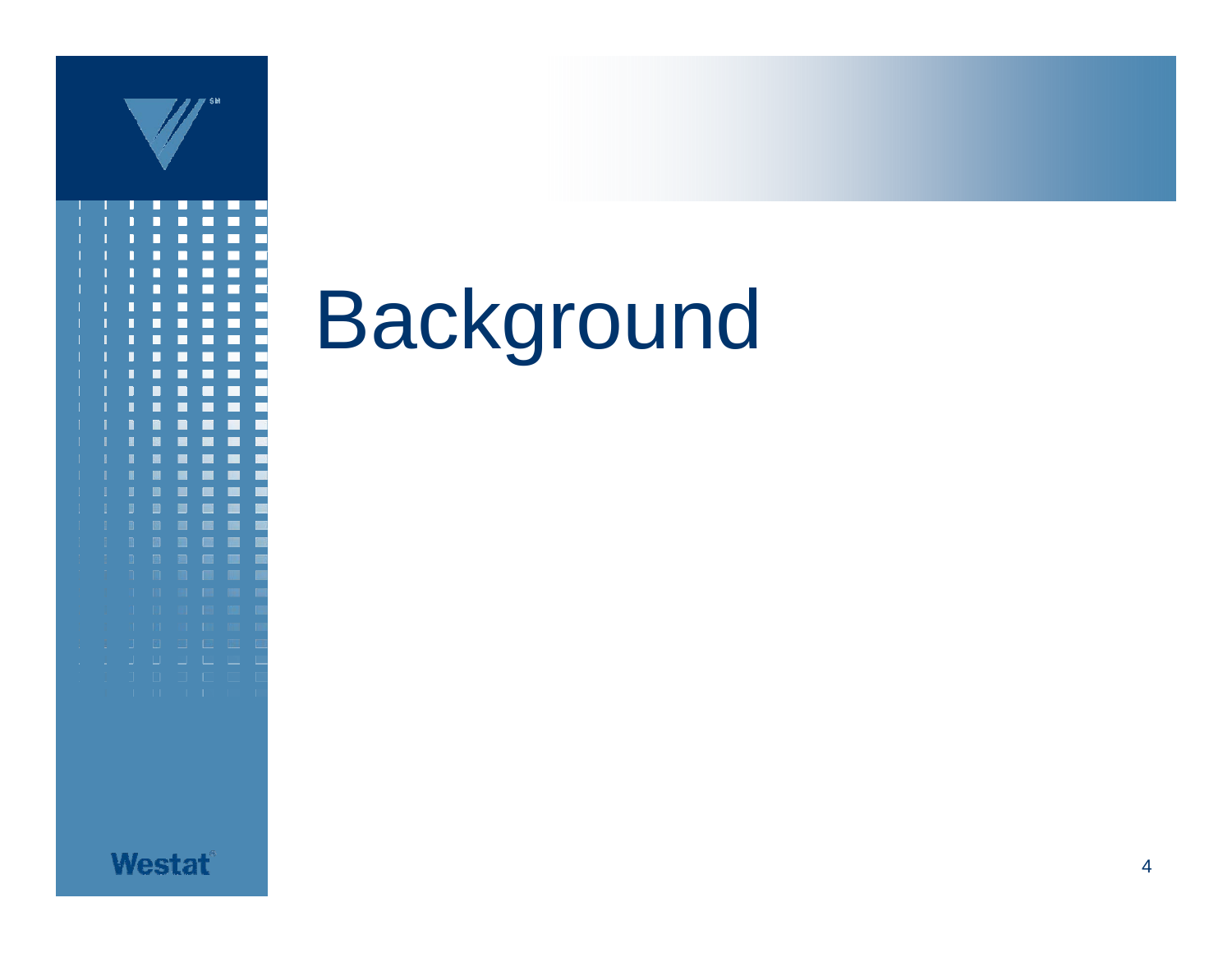#### **Medicare Current Beneficiary Survey**

- • Longitudinal Study for Centers for Medicare and Medicaid Services currently in Round 58
- $\bullet$ 16,000 Medicare beneficiaries in a rotating panel design
- •12 round study including baseline and exit interview over 4 years
- $\bullet$  CAPI interview on health, health care utilization and health care expenditures designed to augment Medicare administrative data on events and payments
	- Matches costs to health care events in an effort to enumerate payers and payments.
	- $\mathcal{L}_{\mathcal{A}}$  Relies on respondent collection and interviewer entry of medical insurance statements from multiple sources
	- $\mathcal{L}_{\mathcal{A}}$  Asks respondents to voluntarily track health care utilization on a provided calendar.

#### Westat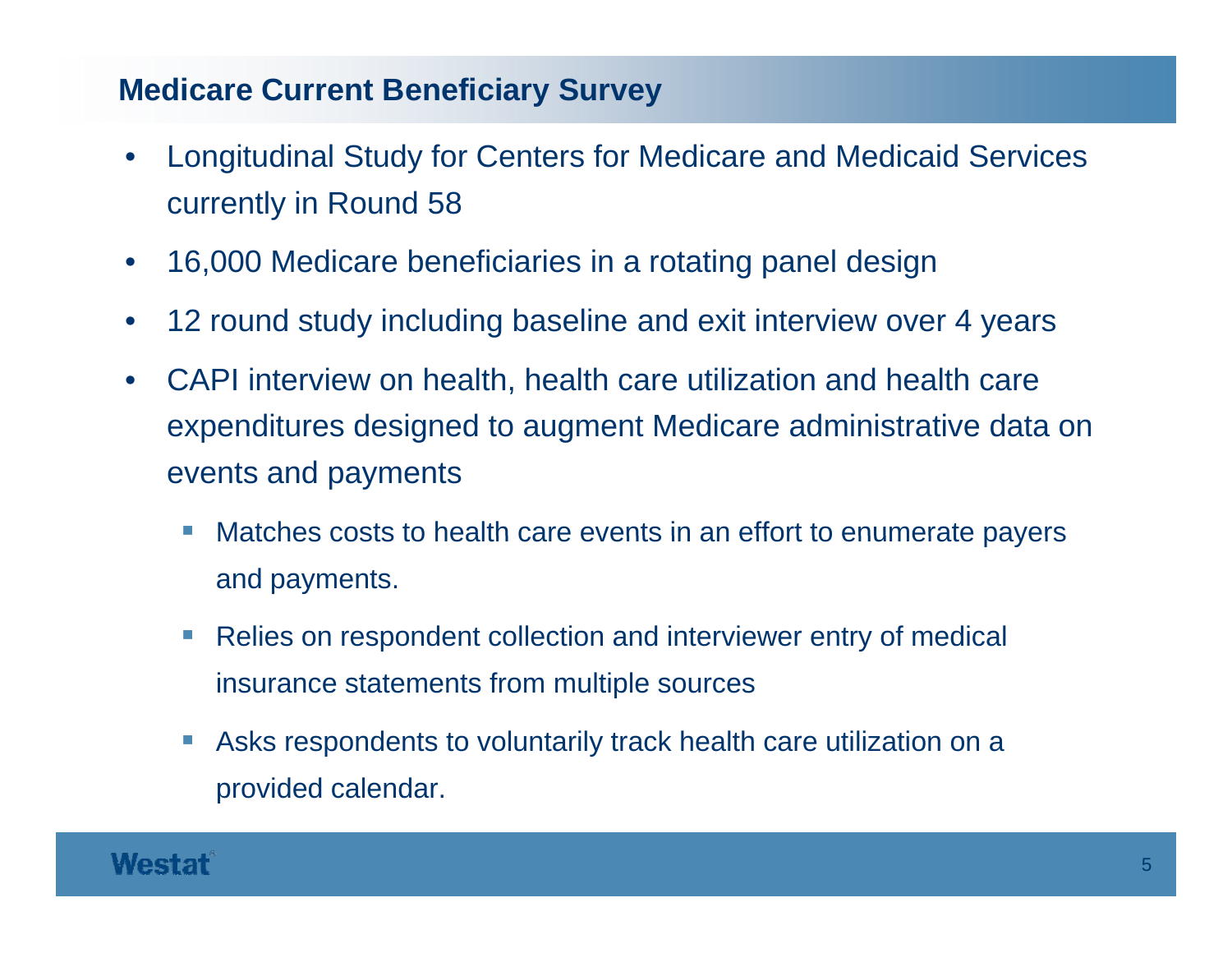#### **Two Forms of MCBS Record Usage: Statements & Calendars**

- • Respondents who collect and provide statements are asked only about amounts not accounted for by the statement material.
- $\bullet$  Respondents who fail to provide statements are asked a longer series of questions.
- $\bullet$  $\bullet$  During the baseline interview, respondents receive a calendar to track medical events throughout the year.
- $\bullet$ Respondents may make use of their own calendars, appointment books, or check registers.
- $\bullet$  Statement usage is passive, calendar usage is active, both are voluntary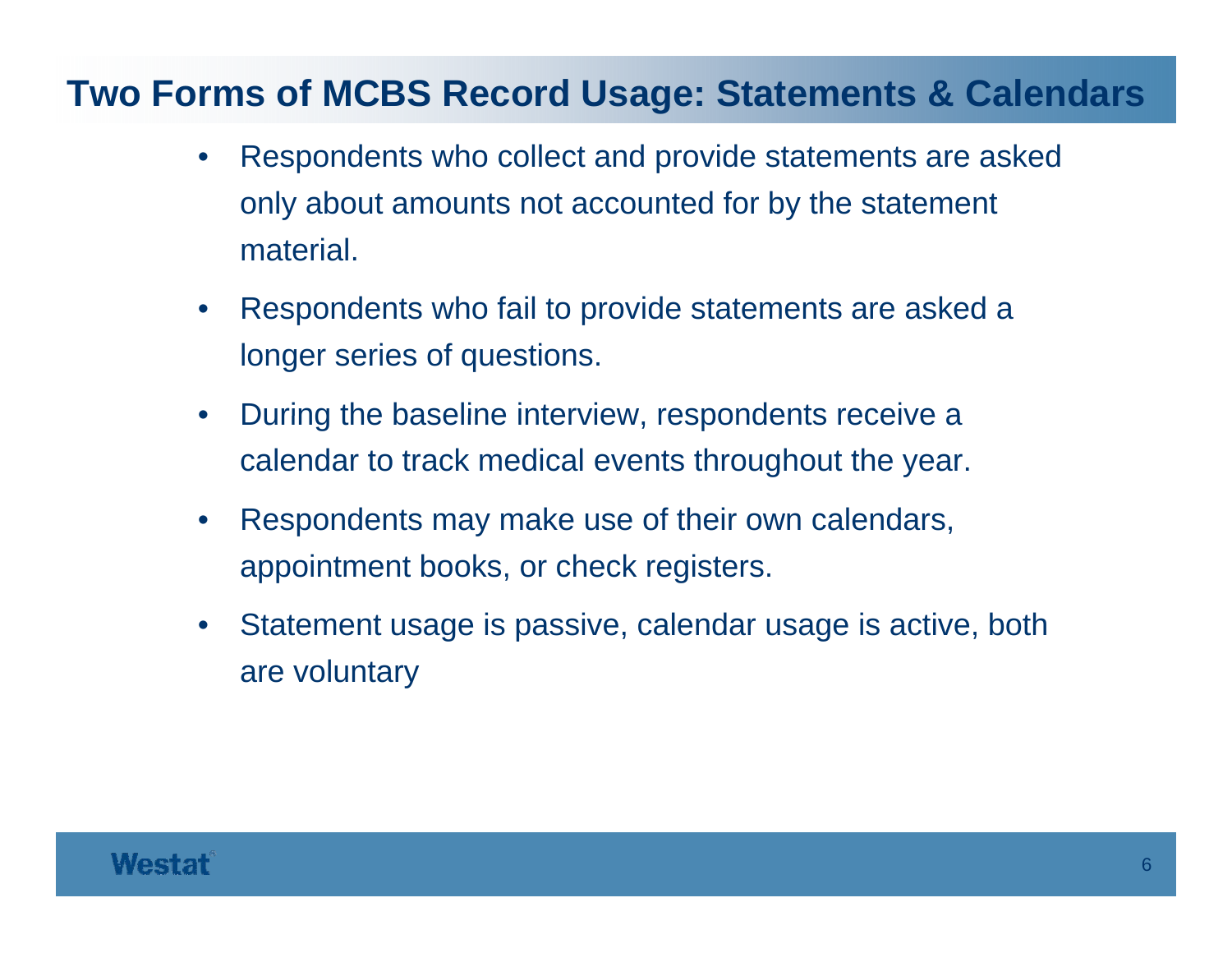- Does record usage increase attrition on the MCBS through increased perceived burden?
- Does the effect of statement collection differ from calendar keeping?
- Are there other factors related to the interview and the respondent that outweigh the effects of record usage?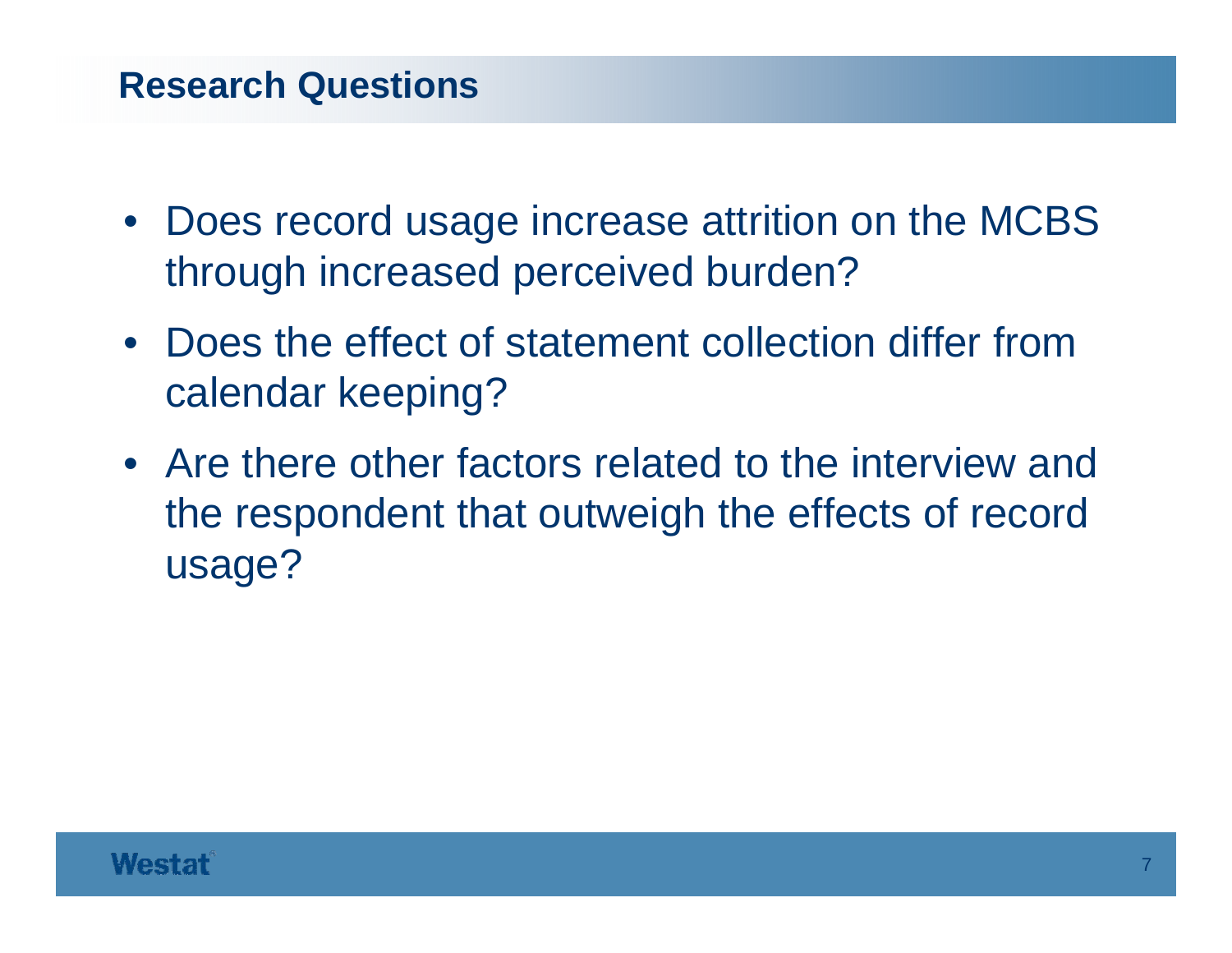#### **Analytical Approach**

- Analysis uses the two most recently completed panels in the study.
- Focus on the relative effect of record usage on non-death attrition in later rounds.
- Excludes cases where attrition was due to death or occurred prior to the second interview.
- Examine and control for other factors such as average interview length, number of events, and perceived poor health that may contribute to perceived burden.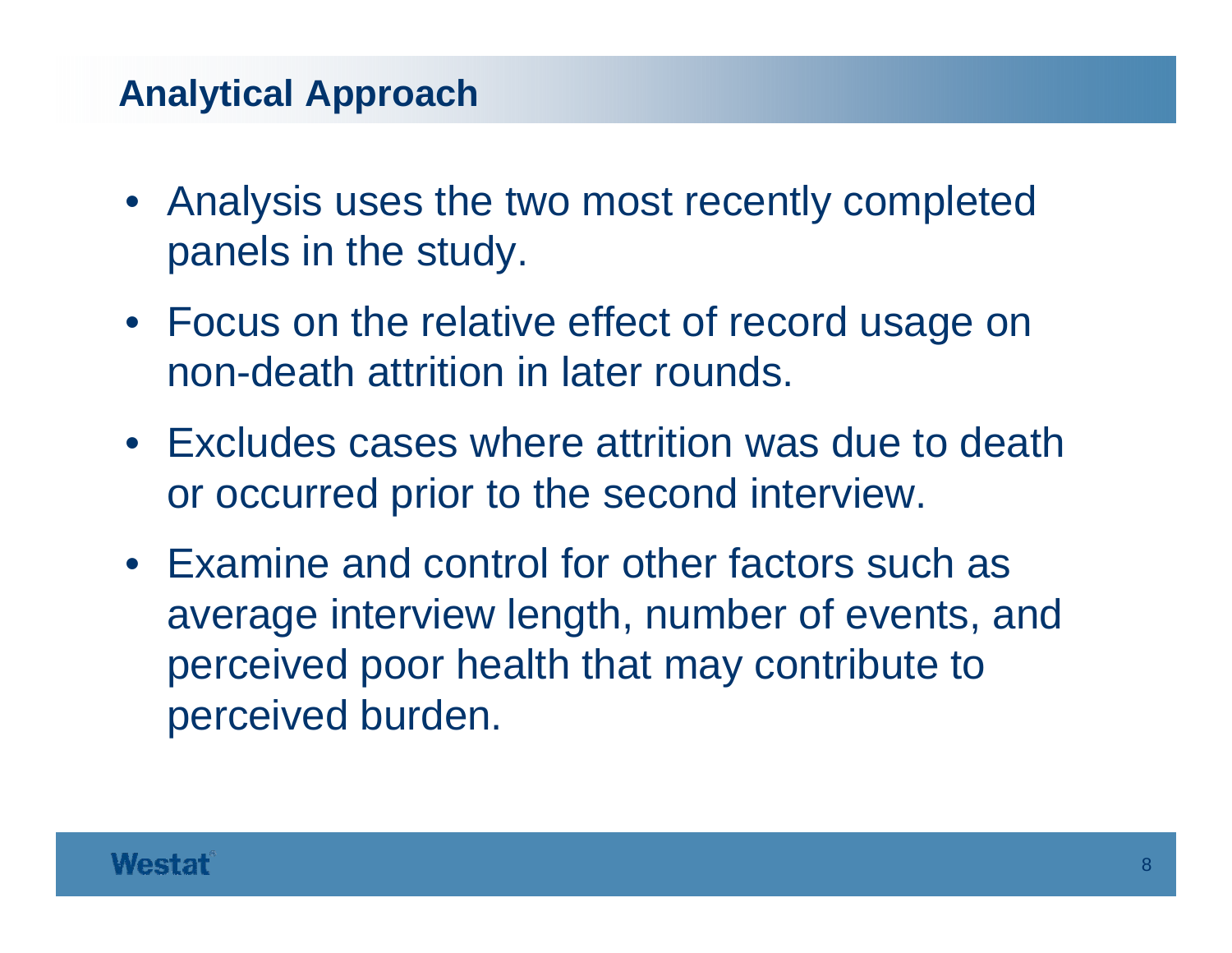

Round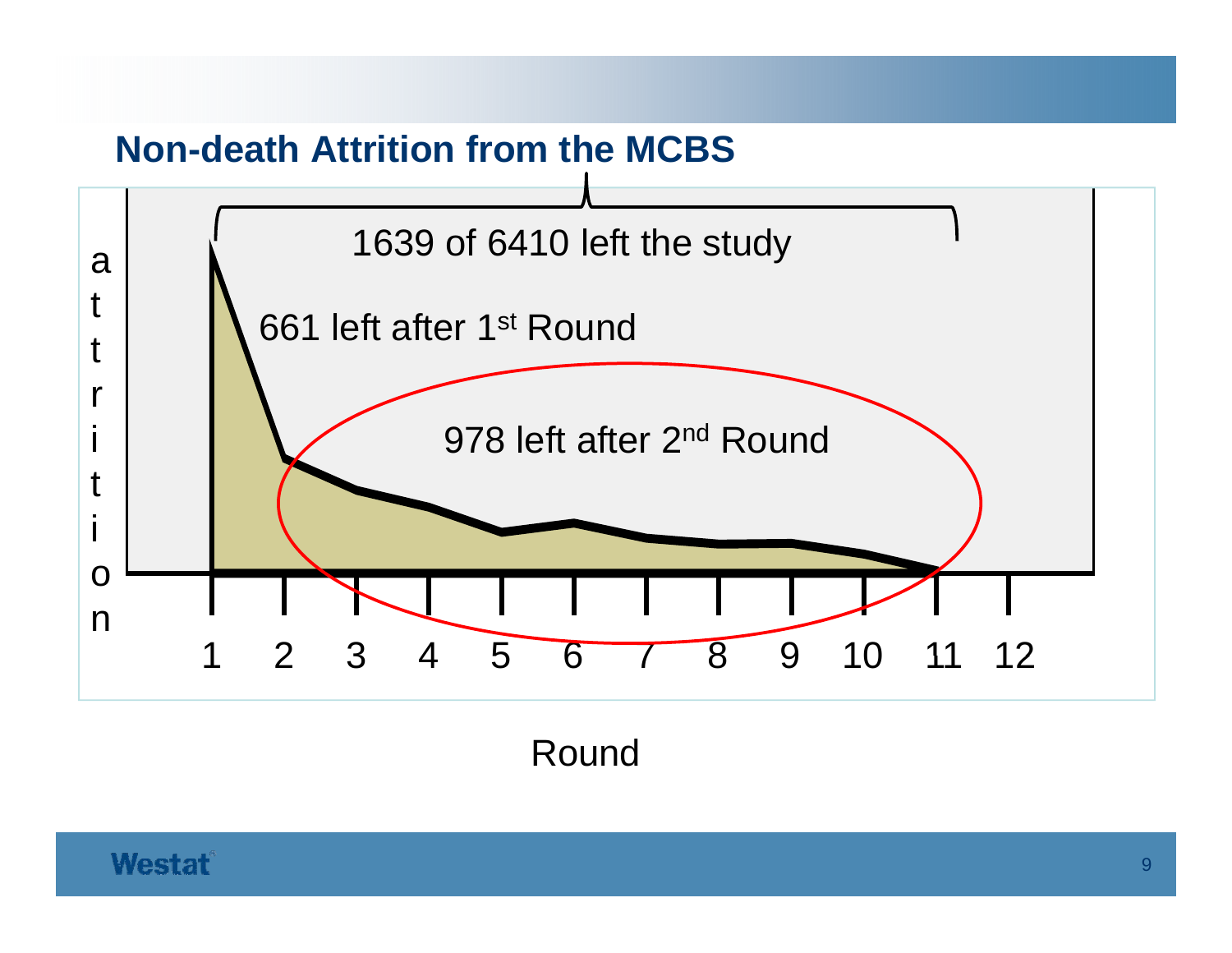### **Key Variables**

| <b>Variable</b>                                                                  | Mean:<br>analytic<br>sample | Corr. w/<br>attrition |
|----------------------------------------------------------------------------------|-----------------------------|-----------------------|
| <b>Refusal-based attrition</b><br>(including physically/mentally no longer able) | .17                         |                       |
| Ratio of rounds a calendar was used                                              | .52                         | - 08                  |
| Ratio of costs covered by a statement                                            | .32                         | - 18                  |

N=5682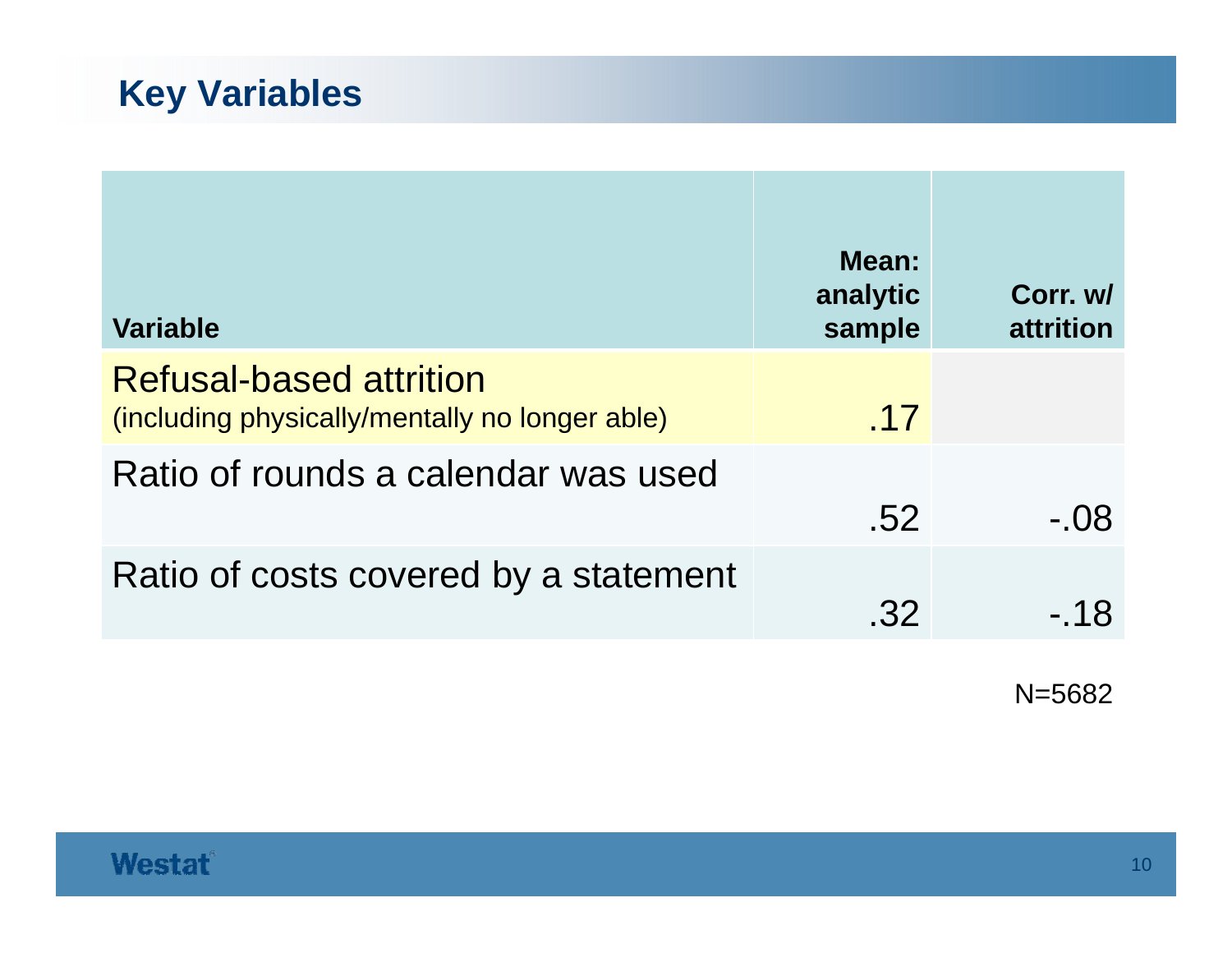#### **Additional Predictors and Control Variables**

| <b>Variable</b>                                         | Mean: full sample                                |
|---------------------------------------------------------|--------------------------------------------------|
| Ever use a proxy                                        | Age when entered study<br>$(1=0-44; 7=85+)$      |
| SP ever on Medicaid                                     | Any interviews conducted in Spanish              |
| Average self-reported health<br>$(1=excellent; 5=poor)$ | MCBS panel (1=2008 exit; 2=2009 exit)            |
| Married at some point during study                      | Same interviewer throughout study                |
| Eligible for VA benefits                                | Average interview length (min)                   |
| Highest degree $(1=no \text{ school}; 5=masters+)$      | Average number of events per round               |
| Household income $<$ \$25,000                           | Average health care payments per<br>round $(\$)$ |
| Sex of sample person (1=male; 2=female)                 | Average years of interviewer<br>experience       |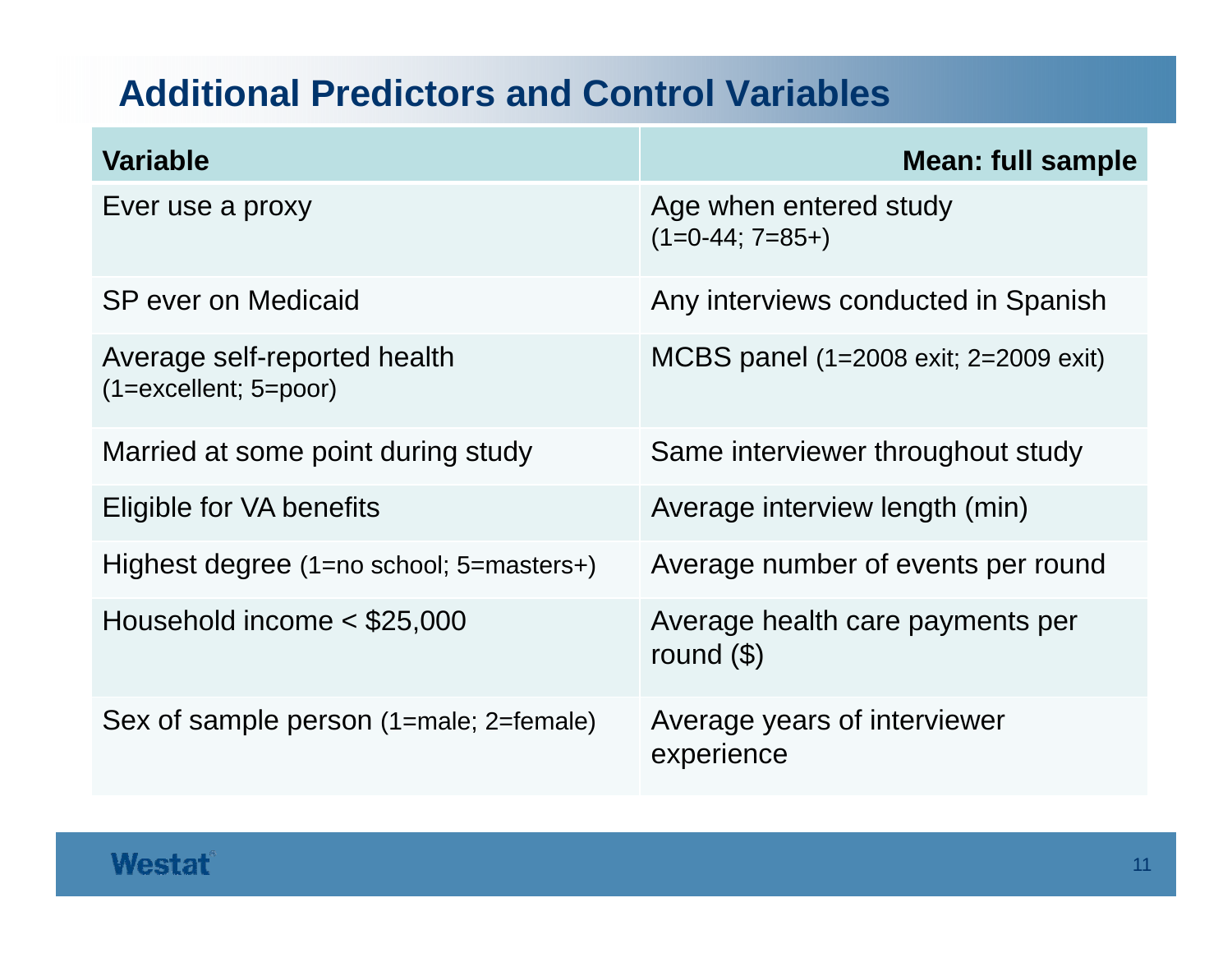

# Analyses and Findings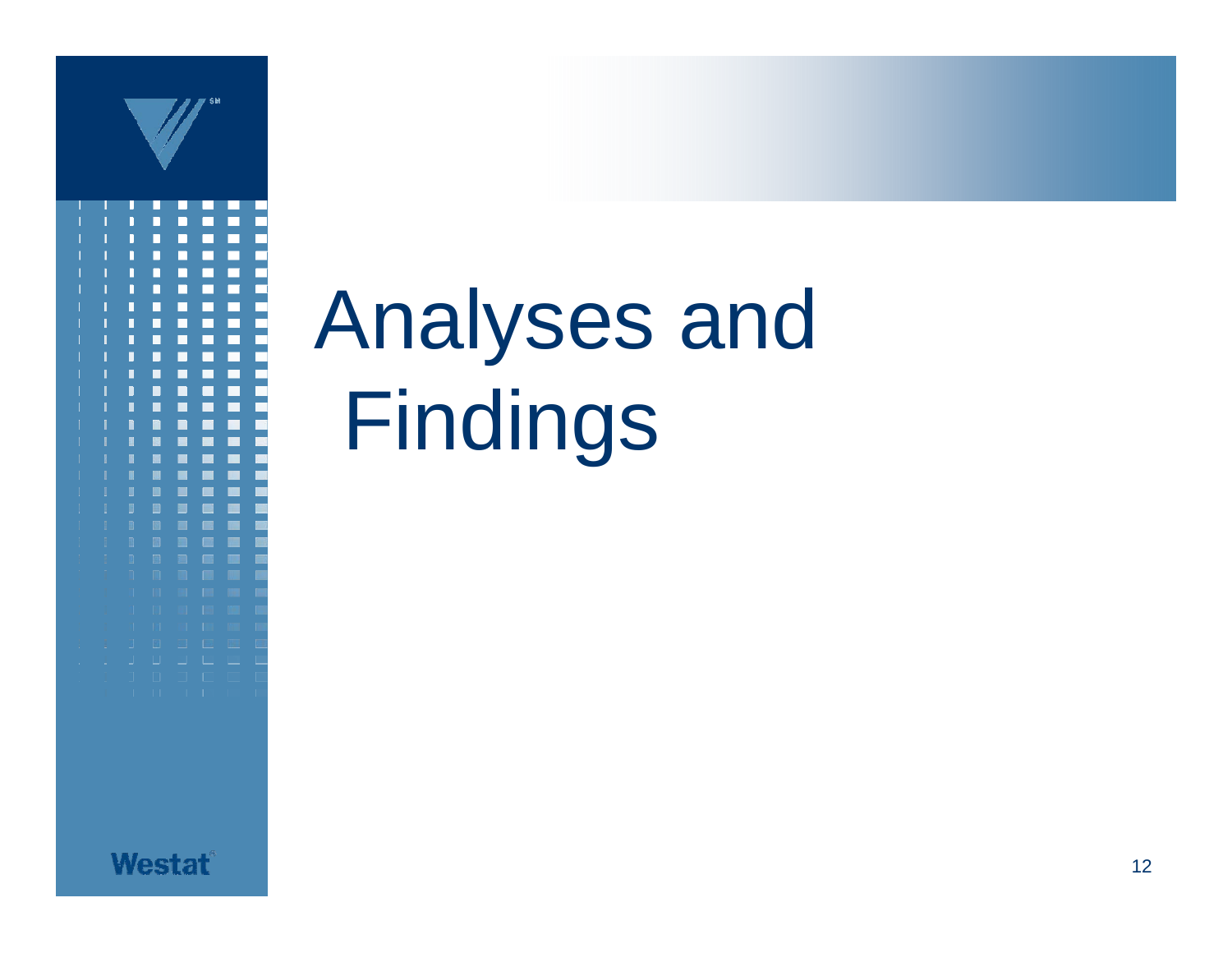## **Logistic Regression Models**

| <b>Main Predictors</b>                    | <b>Other Predictor Variables in Model</b>                  |                                                  |                                         |
|-------------------------------------------|------------------------------------------------------------|--------------------------------------------------|-----------------------------------------|
| Ratio of costs<br>covered by<br>statement | Average health<br>care payments per<br>round               | Any interviews<br>conducted in<br><b>Spanish</b> | <b>Highest degree</b><br>obtained       |
| Ratio of rounds a<br>calendar used        | <b>SP</b> ever on<br><b>Medicaid</b>                       | <b>MCBS</b> panel                                | Ever use a proxy                        |
|                                           | Average<br>experience of<br>interviewer                    | Same interviewer<br>throughout study             | Household income<br>$<$ \$25,000        |
|                                           | <b>Married at some</b><br>point during study               | <b>Average interview</b><br>length (min)         | Age when entered<br>study (categorical) |
|                                           | <b>Eligible for VA</b><br>benefits                         | Average number of<br>events per round            | Sex of sample<br>person                 |
|                                           | Average of self reported health<br>$(1=excellent; 5=poor)$ |                                                  |                                         |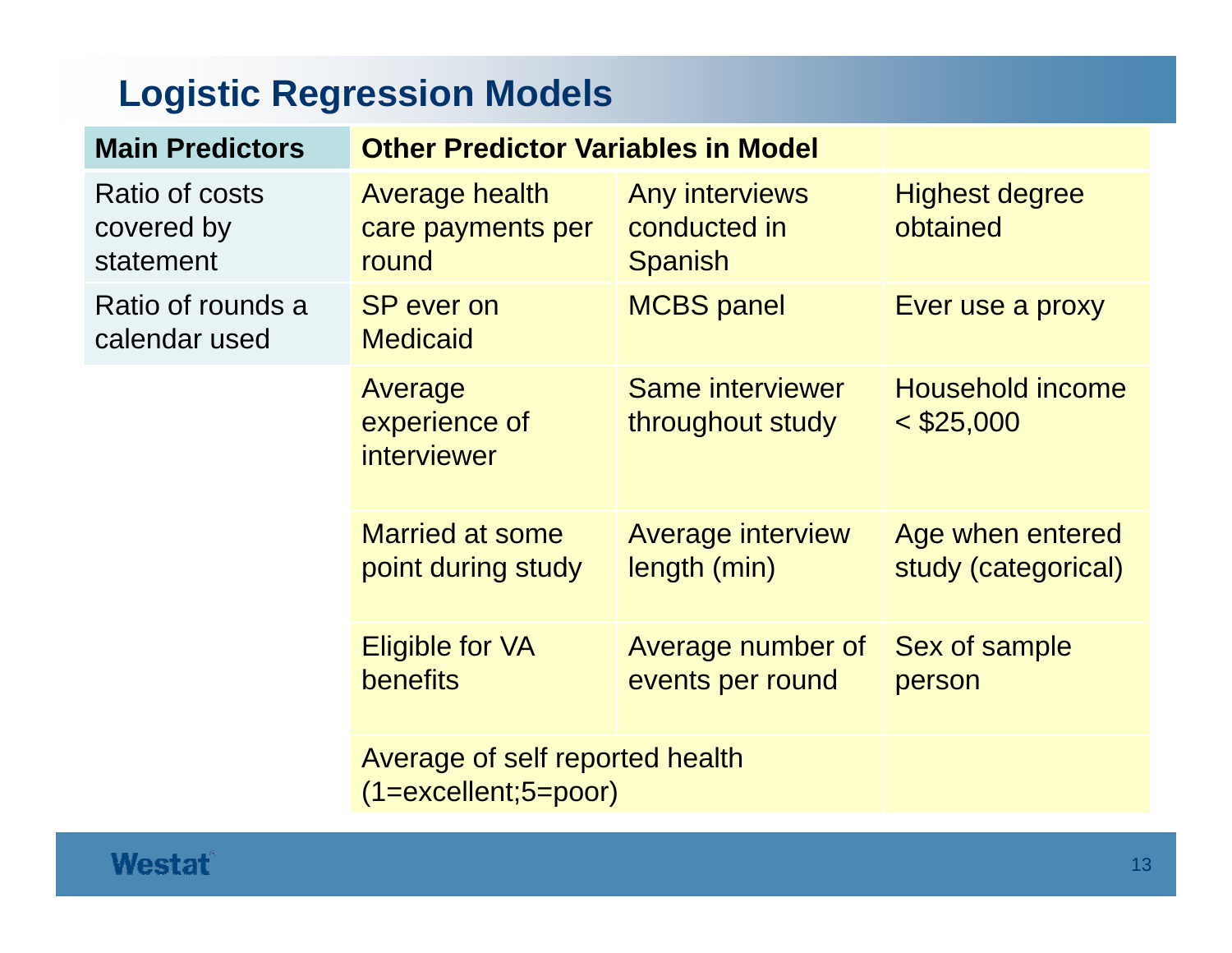#### **Logistic Regression Results: Key Predictors**

| $N = 5682$<br><b>Variable</b>       | <b>Standardized</b><br>Coeff. [B] | <b>Odds Ratio</b><br>[EXP(B)] |
|-------------------------------------|-----------------------------------|-------------------------------|
| Ratio of costs covered by statement | $-2.01$                           | .134                          |
| Ratio rounds calendar used          |                                   |                               |

#### **Westat®**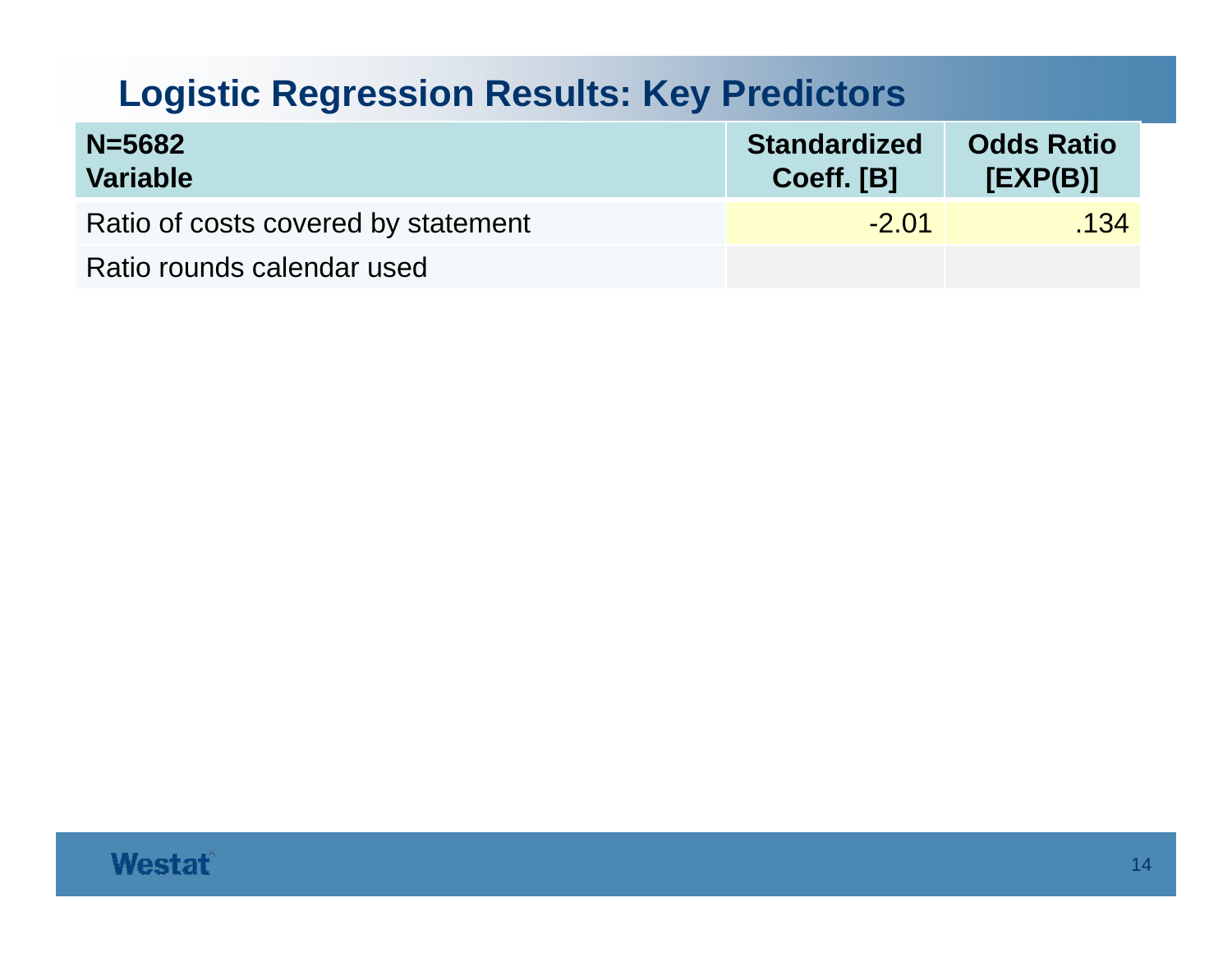## **Logistic Regression Results: Full Model**

| $N = 5193$<br><b>Variable</b>           | <b>Standardized</b><br>Coeff [B] | <b>Odds Ratio</b><br>EXP(B) |  |
|-----------------------------------------|----------------------------------|-----------------------------|--|
|                                         |                                  |                             |  |
| Ratio of costs covered by statement     | $-3.17$                          | .04                         |  |
| Ratio rounds calendar used              | $-39$                            | .68                         |  |
| Ever use a proxy                        | <del>747</del>                   | .63                         |  |
| <b>SP</b> ever on Medicaid              | $-62$                            | .54                         |  |
| Average of self reported health         | .11                              | 1.12                        |  |
| Eligible for VA benefits                | $-0.57$                          | .57                         |  |
| Age when entered study (categorical)    | .09                              | 1.05                        |  |
| Any interviews conducted in Spanish     | $-0.56$                          | .57                         |  |
| <b>MCBS</b> panel                       | .27                              | 1.31                        |  |
| Same interviewer throughout study       |                                  |                             |  |
| Average interview length (min)          | $-.02$                           | .98                         |  |
| Average number of events per round      | .17                              | 1.18                        |  |
| Average years of interviewer experience | $-.05$                           | .95                         |  |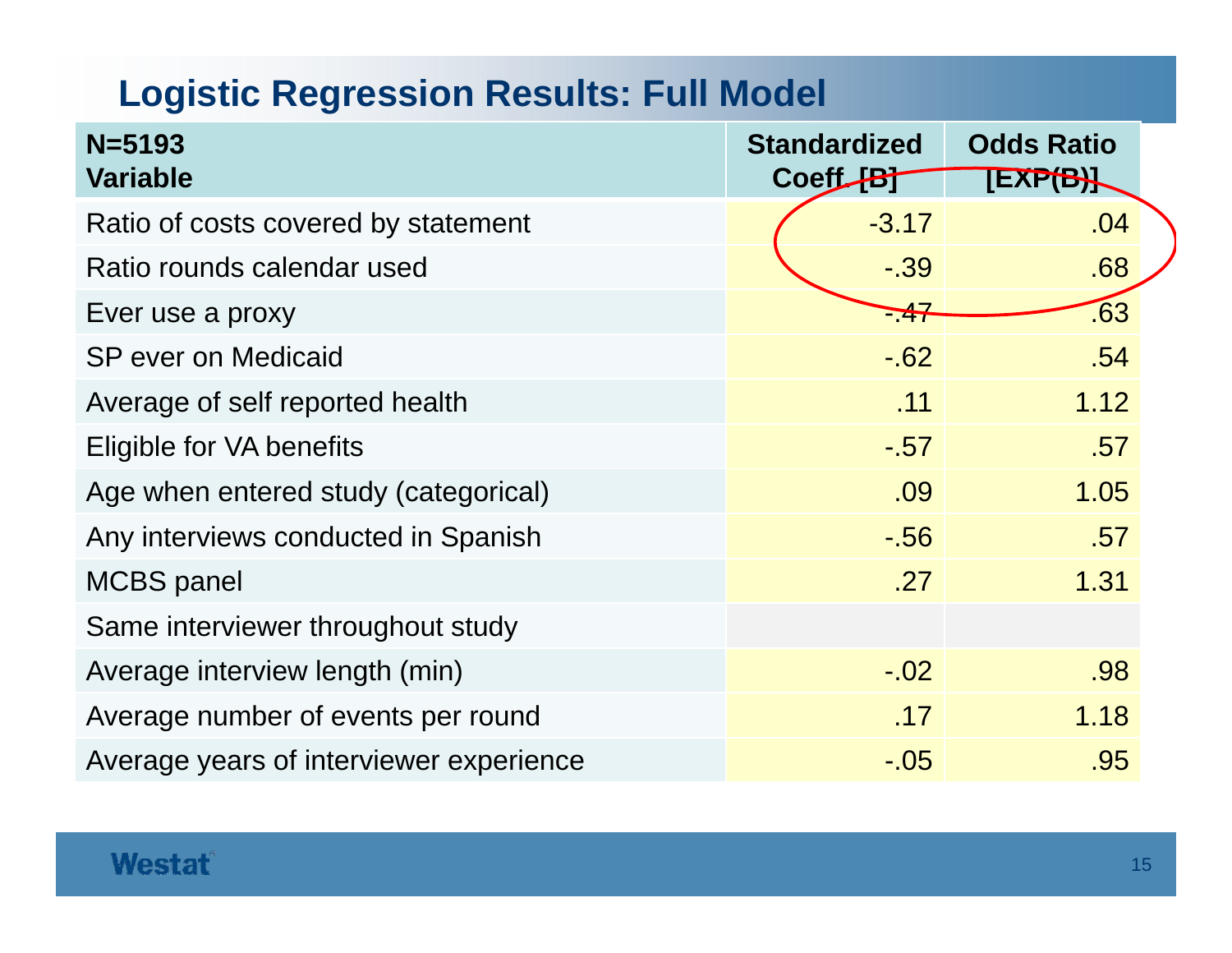#### **Summary of Results: Hypotheses Revisited**

- $\bullet$ • Higher levels of statement usage reduces the likelihood for refusal-based attrition. This relationship is stronger than any other in the model.
- Greater use of the calendar, controlling for other factors, reduces the likelihood for refusal-based attrition.
- Average interview time, average perceived health and consistency of interviewer seem to have little or no effect on attrition propensity.
- $\bullet$  Interviewer experience, VA eligibility, and Medicaid coverage all show slight negative relationships with attrition.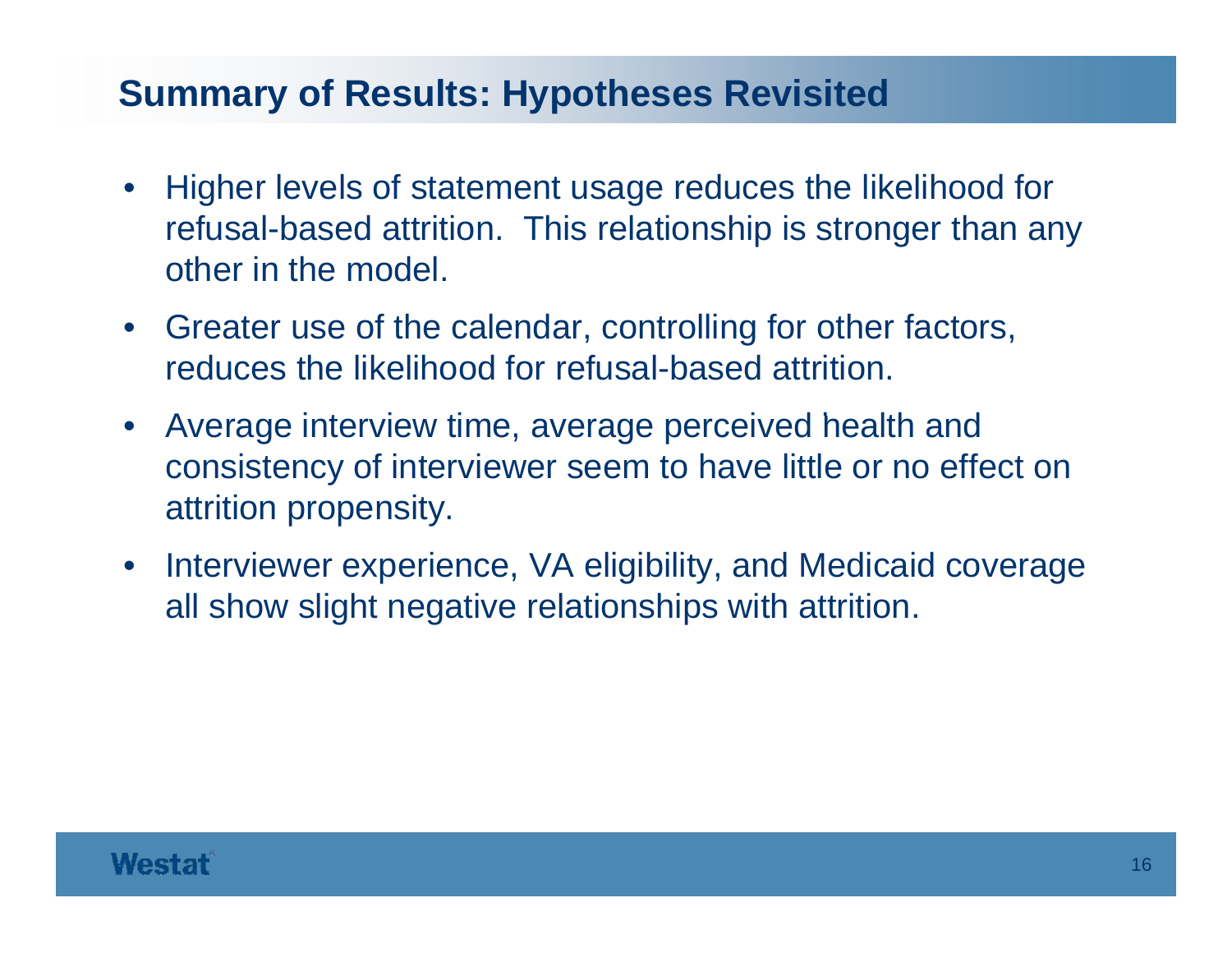Two competing views:

- Statement usage, because it is relatively passive, and calendar usage, because it is voluntary and may improve interview flow may actually dissuade attrition through a reduction in perceived burden.
- The effects we see actually represent unmeasured motivations such as topic salience and altruism. **Those invested in the study are more likely to comply with requests for record keeping and complete all rounds of the study.**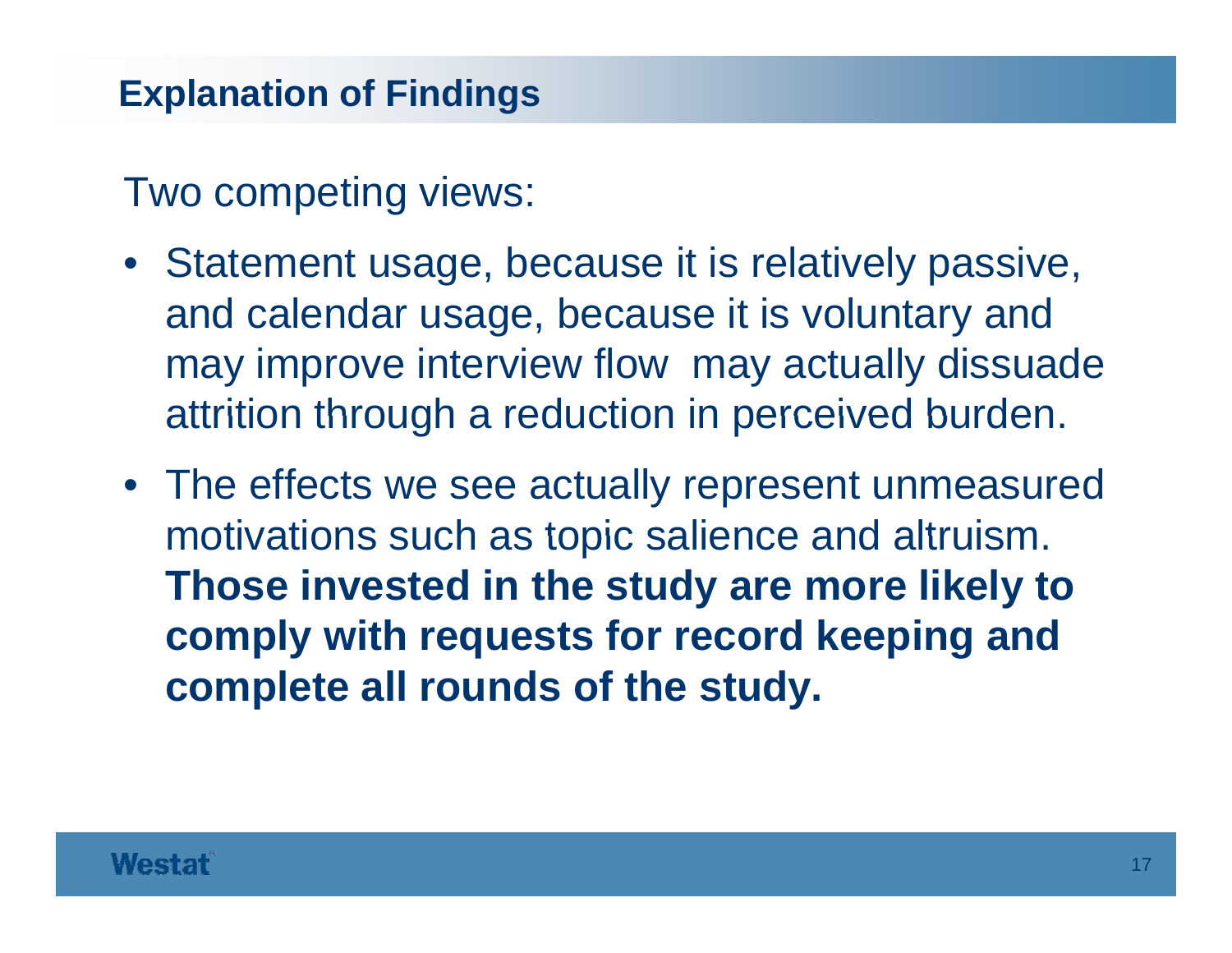#### **Conclusions**

- The MCBS may be somewhat shielded from perceived record-keeping burden due its voluntary nature, the passive requirement for statements, and a baseline interview that requires no records.
- Perceived burden may not translate into attrition if it is offset by the perceived gain: either altruistic or an easier interview.
- Interview length may not equal increased perceived burden for the Medicare population.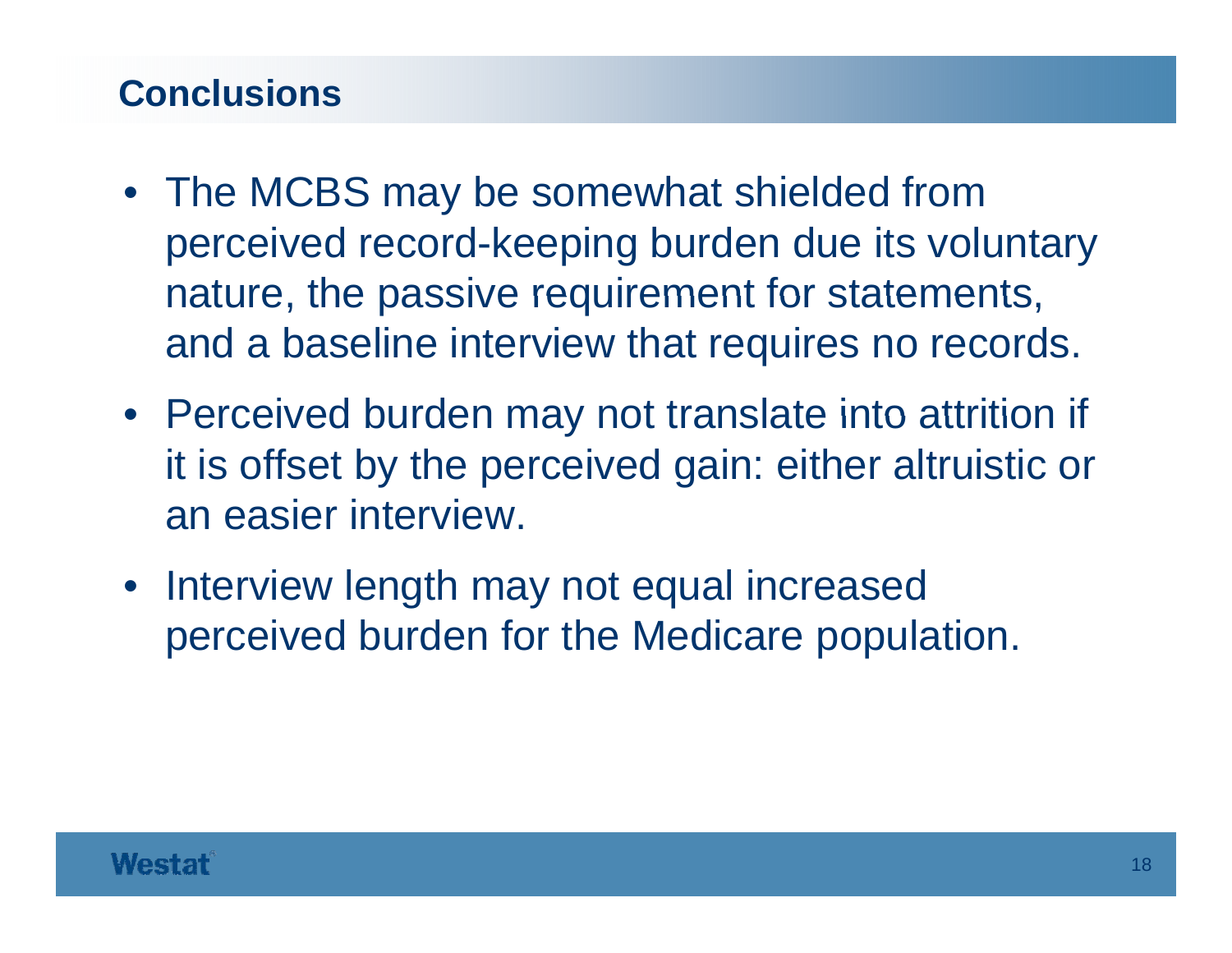#### **Limitations and Next Steps**

- • The analysis would benefit from measures such as topic saliency or respondent commitment to the study.
- • The analysis lacks data regarding why the Sample Person left the study. Plans to incorporate record of calls/refusal information.
- $\bullet$ • Most non-death attrition occurs between the baseline interview and the first cost and use interview. A more complete examination should incorporate an analysis of this early attrition.